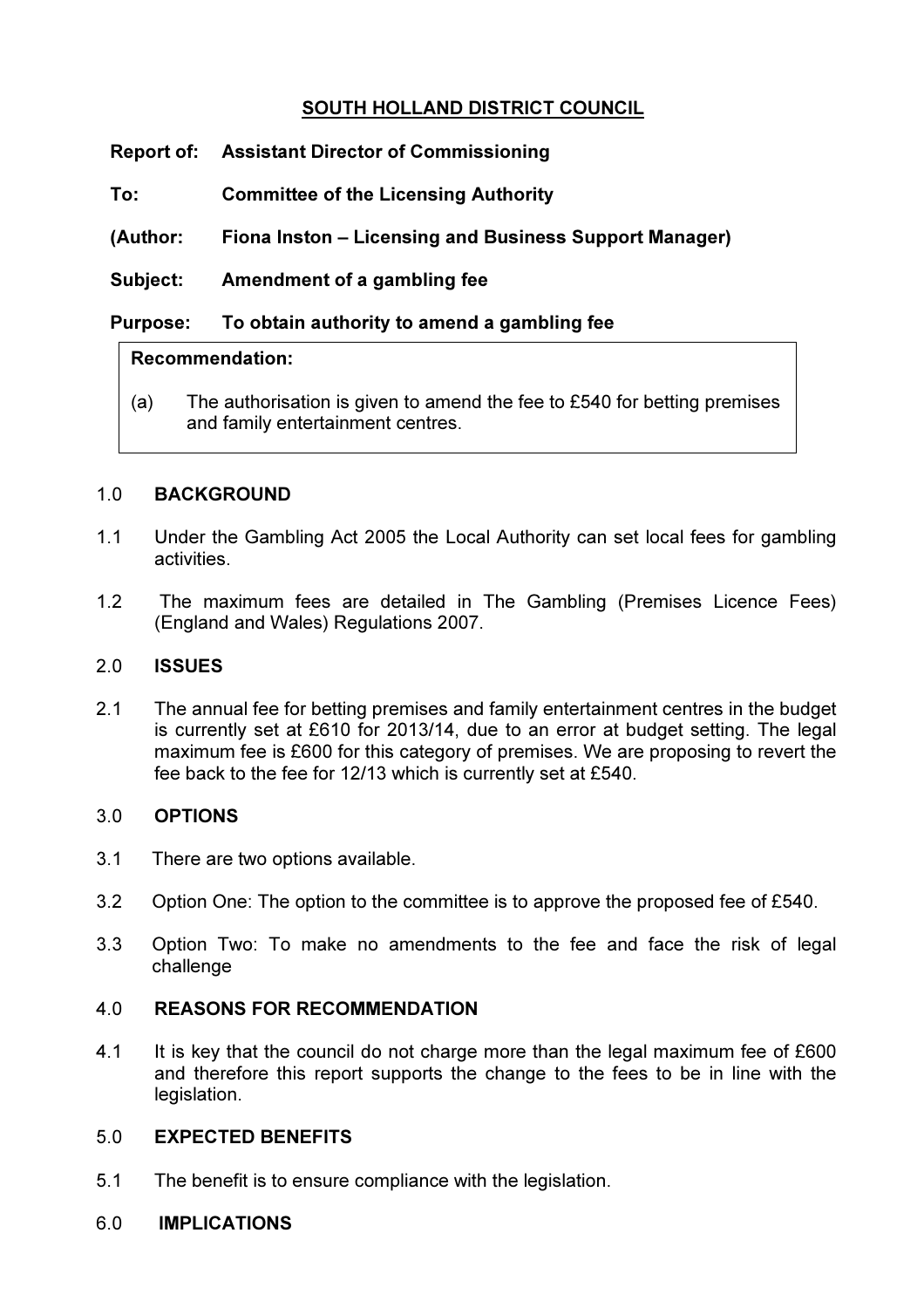## 6.1 Legal

6.1.1 A decision to amend the fee to the proposed figure will ensure that the council are not charging more than the maximum fee set in the legislation.

# 6.2 Risks

6.2.1 If no action is taken there is risk of legal challenge.

# 6.3 Financial

6.3.1 The error on the budget line has been identified after the budget setting process and no businesses have been charged the additional fee. The number of premises in this category is seven, so any change will have minimal impact on the budget for the expected income for 13/14 and onwards.

## 6.4 Timescales

6.4.1 It is recommended that the fee is corrected immediately.

# 6.5 Equality and Diversity

- 6.6.1 None
- 6.6 Stakeholders/Consultation
- 6.6.1 None
- 6.7 Contracts
- 6.7.1 None
- 6.8 Section 17, Crime & Disorder Act 1998
- 6.8.1 None
- 6.9 Other
- 6.9.1 None
- 7.0 Wards/Communities Affected
- 7.1 All

Background papers:-

The Gambling (Premises Licence Fees) (England and Wales) Regulations 2007 http://www.legislation.gov.uk/uksi/2007/479/contents/made

Table of maximum fees from The Gambling (Premises Licence Fees) (England and Wales) Regulations 2007: http://www.legislation.gov.uk/uksi/2007/479/schedule/made

 $\overline{a}$  , and the contribution of the contribution of the contribution of the contribution of the contribution of the contribution of the contribution of the contribution of the contribution of the contribution of the co